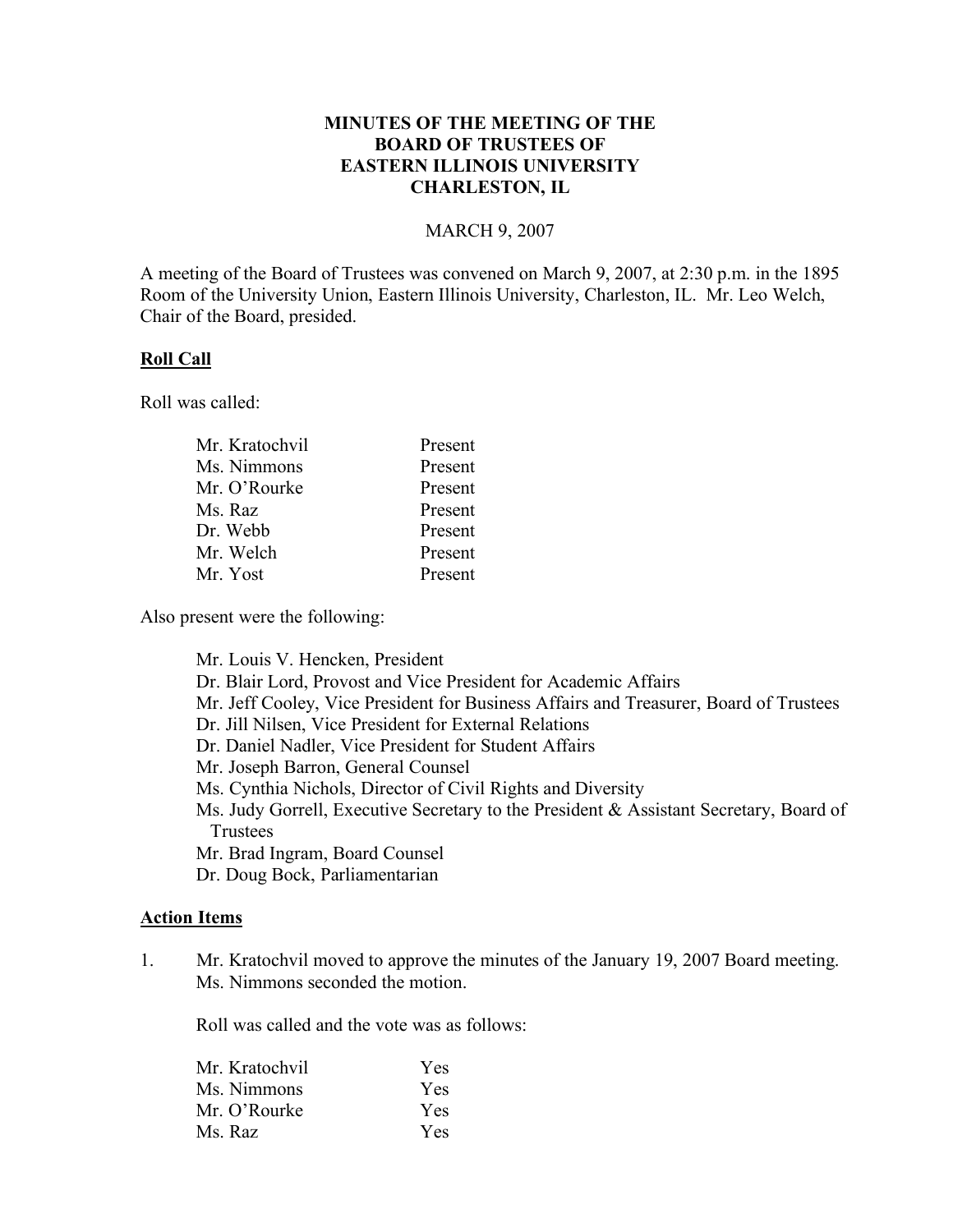| Dr. Webb  | Yes |
|-----------|-----|
| Mr. Yost  | Yes |
| Mr. Welch | Yes |

Motion carried.

2. Mr. Kratochvil moved to approve the recommendation to install Andrews and Lawson fire sprinkler systems for a total cost of \$1,532,519.00, including \$139,320.00 for contingencies. The project includes labor and materials to install new fire sprinkler systems in Andrews and Lawson Halls for student safety. The recommended vendors: Fire Protection–Automatic Fire Sprinkler, Normal, IL, at a cost of \$984,699; Electrical–Anderson Electric, Mattoon, IL, at a cost of \$408,500. Funding is provided by Local Funds. Ms. Nimmons seconded this motion.

Roll was called and the vote was as follows:

| Mr. Kratochvil | Yes        |
|----------------|------------|
| Ms. Nimmons    | Yes        |
| Mr. O'Rourke   | Yes        |
| Ms. Raz        | <b>Yes</b> |
| Dr. Webb       | <b>Yes</b> |
| Mr. Yost       | <b>Yes</b> |
| Mr. Welch      | Yes        |
|                |            |

Motion carried.

3. Mr. Kratochvil moved to approve the Design Services Contract. This contract is for design services to renovate the restroom areas of Douglas Hall. This contract also includes design services for sprinkler system installation, fire alarm and electrical upgrades for Douglas Hall and accommodations for future expansion of fire suppression systems into Lincoln and Stevenson Halls. The cost for this contract is \$465,850 which includes \$42,350 for contingencies. Recommended vendor: Moorhead – Gruber, Architects, Champaign, IL. Funding is provided by Local Funds. Ms. Nimmons seconded the motion.

Roll was called and the vote was as follows:

| Mr. Kratochvil | Yes.       |
|----------------|------------|
| Ms. Nimmons    | Yes.       |
| Mr. O'Rourke   | <b>Yes</b> |
| Ms. Raz        | <b>Yes</b> |
| Dr. Webb       | <b>Yes</b> |
| Mr. Yost       | <b>Yes</b> |
| Mr. Welch      | Yes.       |

Motion carried.